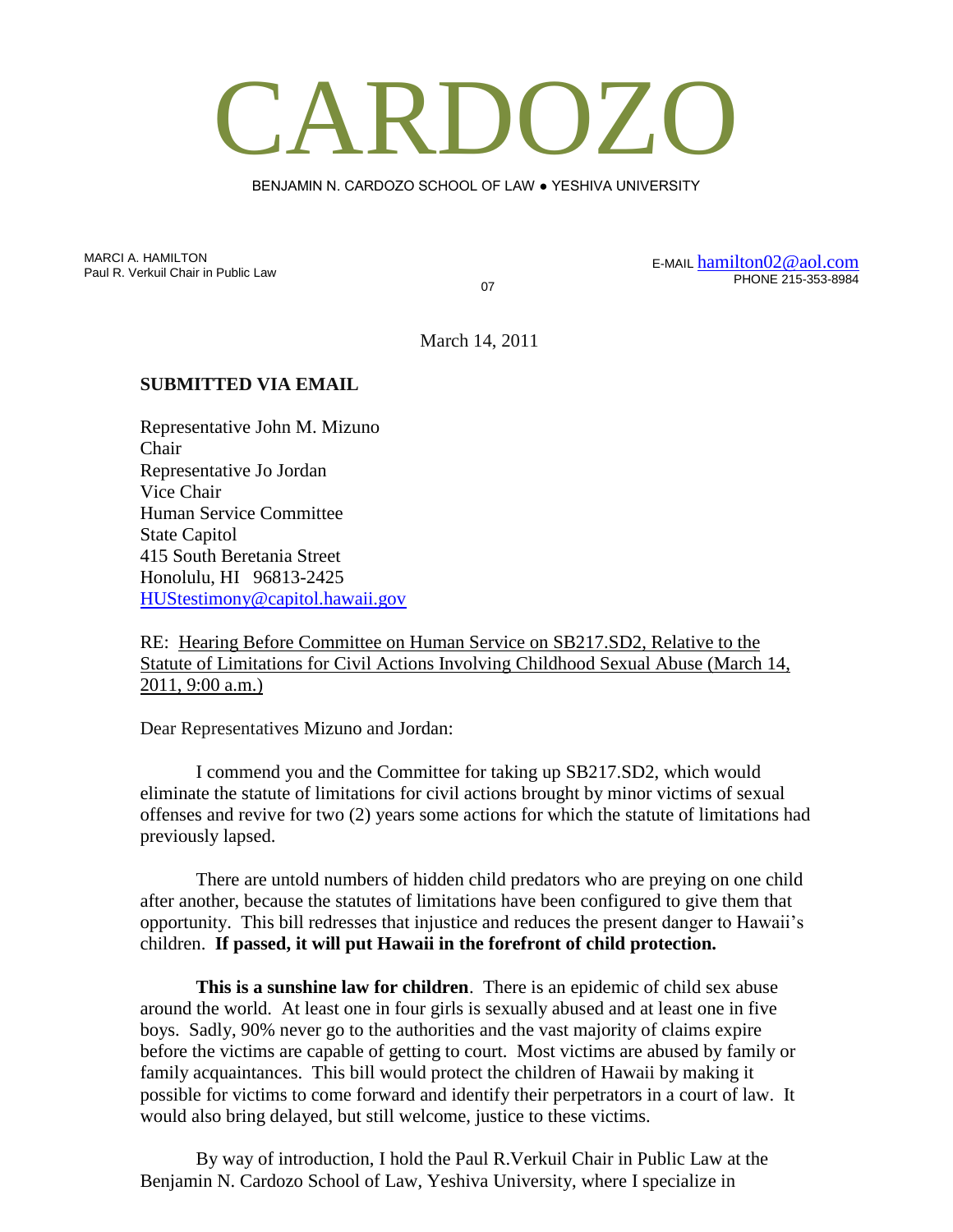church/state relations and constitutional law. My most recent book, *Justice Denied: What America Must Do to Protect Its Children* (Cambridge University Press 2008), makes the case for statute of limitations reform in the child sex abuse arena. I am the leading expert on the history and constitutionality of retroactive statutes of limitations with respect to child sex abuse and have advised many child sex abuse victims on constitutional issues.

## **There are three compelling public purposes served by window legislation:**

- **(1) the identification of previously unknown child predators to the public so children will not be abused in the future;**
- **(2) giving child sex abuse survivors a day in court; and**
- **(3) remedying the wrong done to child sex abuse survivors caused by an overly short statute of limitations that placed predators and their enablers in a preferred position to the victims.**

 I have been involved in statute of limitations reform in numerous states. This is the only means of identifying child predators. As Professor Timothy Lytton has documented, civil tort claims have been the only means by which survivors of clergy abuse have been able to obtain any justice. Timothy Lytton, *Holding Bishops Accountable: How Lawsuits Helped the Catholic Church Confront Sexual Abuse* (Harvard University Press, 2008).

Legislative reform for statutes of limitations for child sex abuse victims is on the rise. Guam's bill removing the statute of limitations and creating a two-year window was signed into law by Governor Calvo on March 10, 2011.<sup>1</sup> Bills that would eliminate, extend, or create windows for the statutes of limitations covering child sex abuse are pending or have passed in Massachusetts,<sup>2</sup> Connecticut,<sup>3</sup> Virginia,<sup>4</sup> Florida,<sup>5</sup> New Jersey,  $\bar{6}$  New York,<sup>7</sup> and Oregon.<sup>8</sup> A bill has also just been introduced in both houses of the Pennsylvania legislature as well.

[http://www.guampdn.com/article/20110310/NEWS01/103100301/Sex-abuse-bills-now-public-law.](http://www.guampdn.com/article/20110310/NEWS01/103100301/Sex-abuse-bills-now-public-law)

BROOKDALE CENTER . 55 FIFTH AVENUE . NEW YORK, NY 10003-4391

 $\mathbf{1}$ <sup>1</sup> Bills No. B033 & B034-31(COR), Acts To Amend § 11306 Of Article 3, Chapter 11, Title 7 Of The Guam Code Annotated; Relative To The Statute Of Limitations For Civil Actions Involving Child Sexual Abuse, removing the statute of limitations and establishing a two-year window of opportunity for child sex abuse victims whose claims have expired under the Guam statute of limitations to bring their civil claims, now Public Laws No. 31-06 & 31-07 (2011); Erin Thompson, *Sex Abuse Bills Now Public Law*, PACIFIC DAILY NEWS (Mar. 10, 2011), *available at* 

<sup>2</sup> H.R. 689, 187th Gen. Ct., Reg. Sess. (Mass. 2011) (pending) (statute of limitations for child sex abuse runs for three years from when claimant discovers connection between sex abuse and harm suffered).

<sup>3</sup> S.B. No. 784, 2011 Gen. Assemb., 2011 Reg. Sess. (Conn. 2011) (pending) (eliminating limitation of time for bringing a civil action with respect to a new occurrence of sexual abuse, sexual exploitation or sexual assault in order to recognize the severity of such occurrences and give victims increased access to the civil court system.)

<sup>4</sup> H.B. 1476, 2011 Gen. Assemb., 2011 Reg. Sess. (Va. 2011) (pending) (extending the limitations period for actions for sexual abuse committed during the infancy or incapacity of the abused person from two years to 25 years from the time of the removal of the infancy or incapacity or from the time the cause of action otherwise accrues).

<sup>5</sup> Fla. Stat. Ann. § 95.11(7) (2010) (enacted) (eliminating statute of limitations for sexual battery if victim was under 16 years old, for claims not barred as of July 2010).

victim reaches majority).<br>JACOB BURNS INSTITUTE FOR ADVANCED LEGAL STUDIES 6 S.B. No. A1164, 2009 (pending) (eliminating statute of limitations for sexual assault when the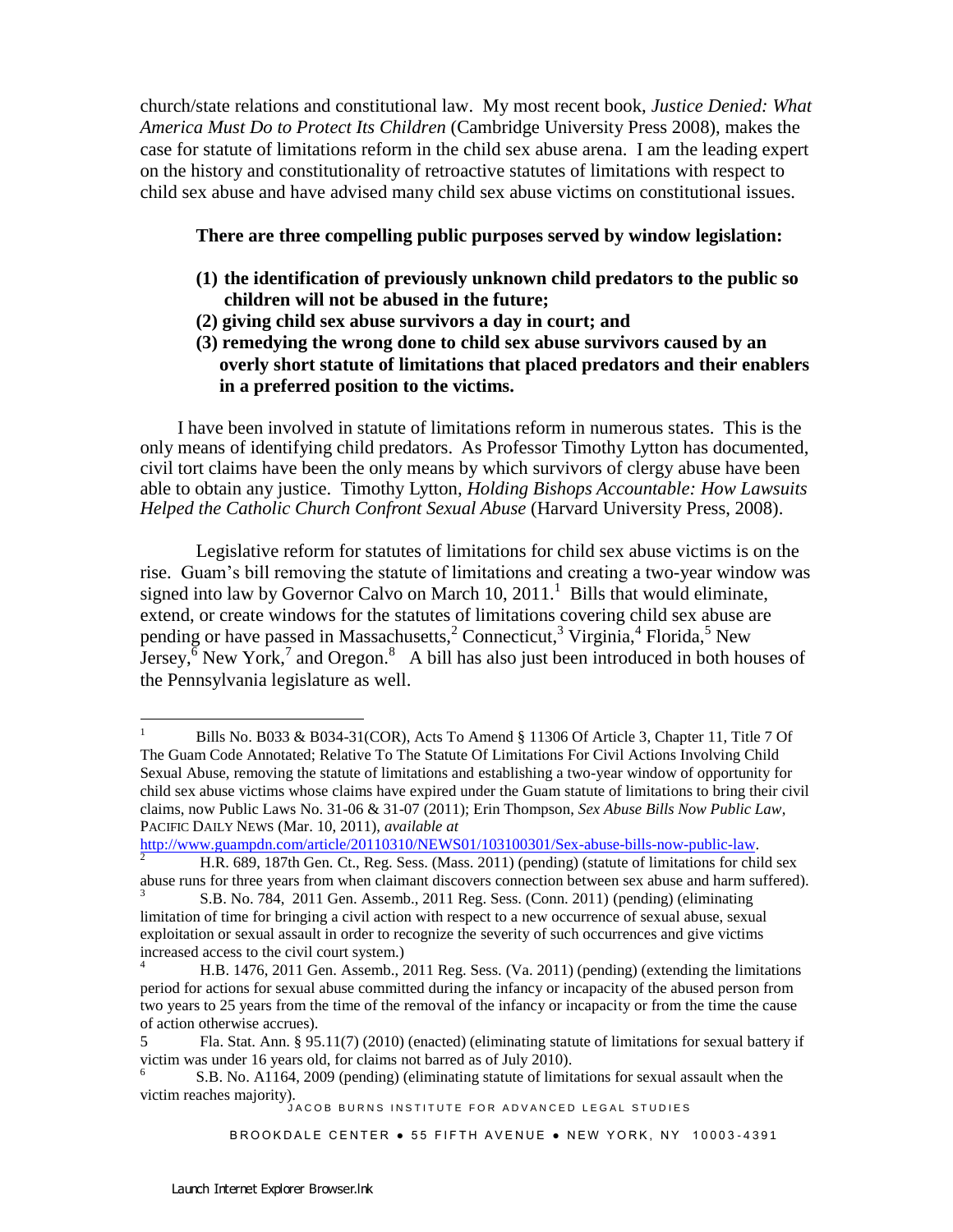Information on the statutes of limitations for child sex abuse can be found on my website, [www.sol-reform.com.](http://www.sol-reform.com/)

Statute of limitations reform is the one tried and true means that will identify the many hidden child predators, who are grooming other children right now. The "window" in California led to the public identification of over 300 perpetrators previously unidentified. Delaware also enacted a window, which has led to the public identification of dozens of perpetrators previously hidden. Given that most child perpetrators abuse many children over the course of their lives,<sup>9</sup> window legislation does far more than create justice for victims in the past. It also forestalls future abuse of today's children.

The Catholic bishops often argue that window legislation is unconstitutional on the theory that it "targets" the Church. This bill and all window bills introduced in any other state do not target any particular perpetrator or organization. A federal trial court in the Ninth Circuit has upheld the California window against such an argument. See Melanie H. v. Defendant Doe, No. 04-1596-WQH-(WMc), slip op. (S.D. Cal. Dec. 20, 2005).

Some have argued that retroactive legislation is unconstitutional. While such an implication was true in the nineteenth century, it is no longer true under the federal Constitution, as the United States Supreme Court has explained: "The presumption against statutory retroactivity had special force in the era in which courts tended to view legislative interference with property and contract rights circumspectly. In this century, legislation has come to supply the dominant means of legal ordering, and circumspection has given way to greater deference to legislative judgments." Landgraf v. USI Film Prods., 511 U.S. 244, 272 (1994); see also Republic of Austria v. Altmann, 541 U.S. 677  $(2004)$ .

In a case decided last month, the Delaware Supreme Court, sitting en banc, upheld a two-year window against a due process challenge. Sheehan v. Oblates of St. Francis de Sales, No. 730 2009, 2011 Del. LEXIS 115 (Del. Feb. 22, 2011). The California one-year

JACOB BURNS INSTITUTE FOR ADVANCED LEGAL STUDIES

BROOKDALE CENTER . 55 FIFTH AVENUE . NEW YORK, NY 10003-4391

<sup>-&</sup>lt;br>7 Assembly: A. 5488, 234th Sess. (N.Y. 2011) (pending) (extending the statute of limitations in criminal and civil actions for certain sex offenses committed against a child less than eighteen years of age).

H.B. 3057, 76<sup>th</sup> Gen. Assemb., 2011 Reg. Sess. (Or. 2011) (pending) (eliminating criminal statute of limitations for sexual abuse crimes committed against minors). Oregon extended its civil limitations period regarding injuries arising out of child sex abuse in 2009. O.R.S. §12.117 (2009).

KENNETH V. LANNING, CHILD MOLESTERS: A BEHAVIORAL ANALYSIS 5, 37 (4<sup>th</sup> ed. 2001) *available at* [http://www.cybertipline.com/en\\_US/publications/NC70.pdf.](http://www.cybertipline.com/en_US/publications/NC70.pdf) ("Except for child prostitution, most sexual-exploitation-of-children cases in the United States involve acquaintance molesters who rarely use physical force on their victims. . . . Although a variety of individuals sexually abuse children, preferential-type sex offenders, and especially pedophiles, are the primary acquaintance sexual exploiters of children. A preferential-acquaintance child molester might molest 10, 50, hundreds, or even thousands of children in a lifetime, depending on the offender and how broadly or narrowly child molestation is defined. Although pedophiles vary greatly, their sexual behavior is repetitive and highly predictable.").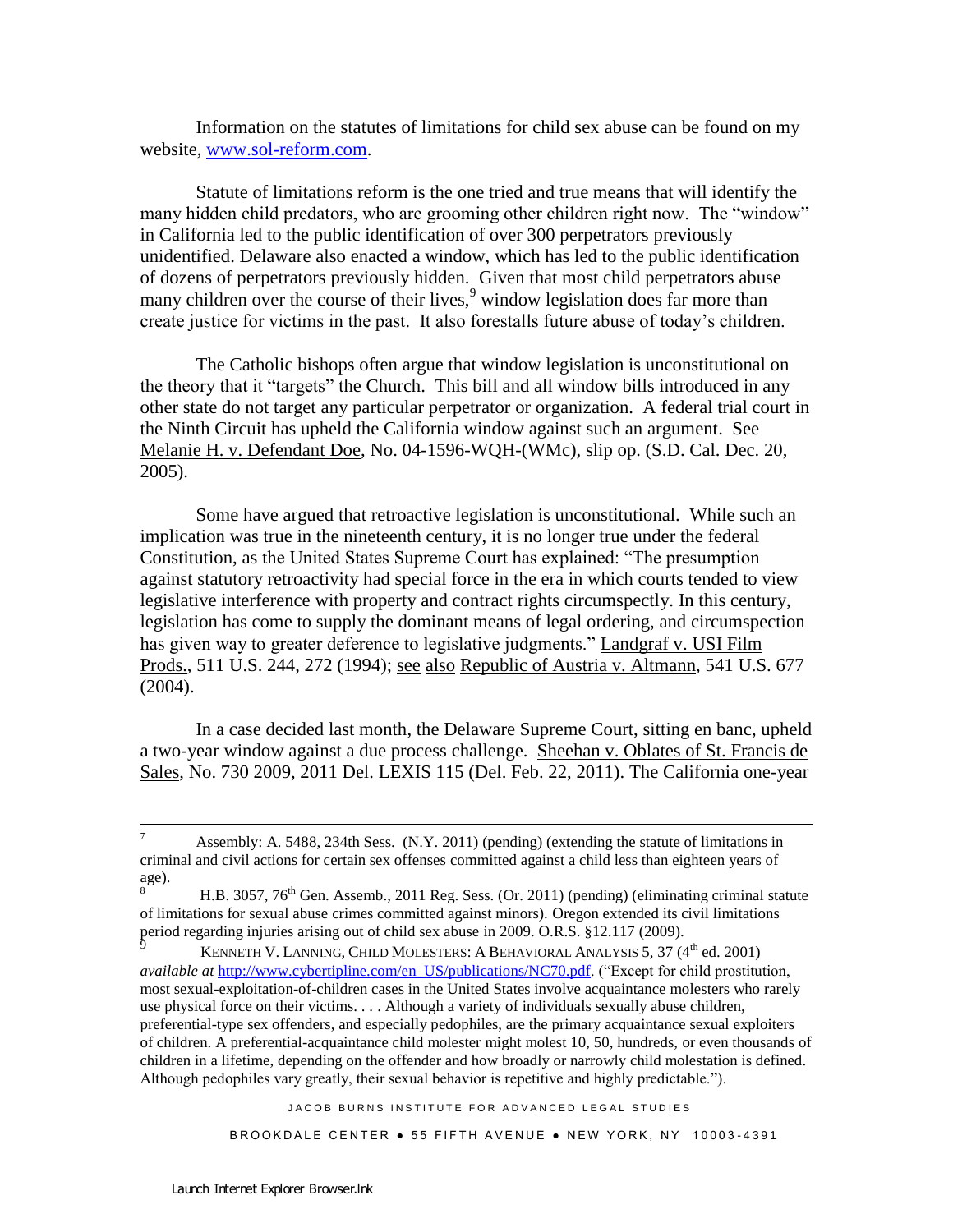window also was held to be constitutional. See Deutsch v. Masonic Homes of California, Inc., 164 Cal. App. 4th 748, 760, 80 Cal. Rptr. 3d 368, 378 (Cal. Ct. App. 2008).

The majority of states has not found retroactive statutes of limitations unconstitutional. See Catholic Bishop of N. Alaska v. Does, 141 P.3d 719 (Alaska 2006); San Carlos Apache Tribe v. Superior Court ex rel. County of Maricopa, 972 P.2d 179 (Ariz. 1999), superseded by statute, Arizona Rev. Stat. § 12-505 (2010); Deutsch v. Masonic Homes of California, Inc., 164 Cal. App. 4th 748, 760, 80 Cal. Rptr. 3d 368, 378 (Cal. Ct. App. 2008); Liebig v. Superior Court, 257 Cal. Rptr. 574 (Cal. Ct. App. 3d 1989); Mudd v. McColgan, 183 P.2d 10 (Cal. 1947); Shell Western E&P, Inc. v. Dolores County Bd. of Comm'rs, 948 P.2d 1002 (Colo. 1997); Rossi v. Osage Highland Dev., LLC, 219 P.3d 319 (Col. App. 2009) (citing In re Estate of Randall, 441 P.2d 153, 155 (Col. 1968)); Roberts v. Caton, 619 A.2d 844 (Conn. 1993); Whitwell v. Archmere Acad., Inc., C.A. No: 07C-08-006 (RBY), 2008 Del. Super. LEXIS 141 (Del. Super. Ct. April 16, 2008); Riggs Nat'l Bank v. District of Columbia, 581 A.2d 1229 (D.C. 1990); Vaughn v. Vulcan Materials Co., 465 S.E.2d 661 (Ga. 1996); Gov't Employees Ins. Co. v. Hyman, 975 P.2d 211 (Haw. 1999); Roe v. Doe, 581 P.2d 310 (Haw. 1978); Henderson v. Smith, 915 P.2d 6 (Idaho1996); Hecla Mining Co. v. Idaho State Tax Comm'n, 697 P.2d 1161 (Idaho 1985); Metro Holding Co. v. Mitchell, 589 N.E.2d 217 (Ind. 1992); Ripley v. Tolbert, 921 P.2d 1210 (Kan. 1996); Shirley v. Reif, 920 P.2d 405 (Kan. 1996); Kienzler v. Dalkon Shield Claimants Trust, 686 N.E.2d 447 (Mass. 1997); Rookledge v. Garwood, 340 Mich. 444 (Mich. 1954); Gomon v. Northland Family Physicians, Ltd., 645 N.W.2d 413 (Minn. 2002); Cosgriffe v. Cosgriffe, 864 P.2d 776 (Mont. 1993); Panzinov. Continental Can Co., 364 A.2d 1043 (N.J. 1976); Alsenz v. Twin Lakes Village, 843 P.2d 834 (Nev. 1992); Bunton v. Abernathy, 73 P.2d 810 (N.M. 1937); Hymowitz v. Eli Lilly & Co., 539 N.E.2d 1069 (N.Y. 1989); In Interest of W.M.V., 268 N.W.2d 781 (N.D. 1978); Pratte v. Stewart, 929 N.E.2d 415 (Ohio 2010); McFadden v. Dryvit Systems, Inc., 112 P.3d 1191, 1195 (Or. 2005); McDonald v. Redevelopment Auth., 952 A.2d 713, 718 (Pa. Commw. Ct. 2008); Bible v. Dep't of Labor and Indus., 696 A.2d 1149 (Pa. 1997); Stratmeyer v. Stratmeyer, 567 N.W.2d 220 (S.D. 1997); Ballard Square Condo. Owners Ass'n v. Dynasty Constr. Co., 146 P.3d 914 (Wash. 2006) superseded by statute, Wash. Rev. Code 25.15.303, as recognized in Chadwick Farms Owners Ass'n v. FHC, LLC, 160 P.3d 1061 (Wash. 2007); Neiman v. Am. Nat'l Prop. & Cas. Co., 613 N.W.2d 160 (Wis. 2000) (open question); RM v. State Dept. of Family Servs., Div. of Public Servs., 891 P.2d 791, 792 (Wyo. 1995).

The Hawaii Supreme Court has upheld retroactive application of a newly extended statute of limitation to revive claims that previously expired. Roe v. Doe, 581 P.2d 310, 316 (Haw. 1978) (holding that "[t]he right to defeat an action by the statute of limitations has never been regarded as a fundamental or vested right. . . .[W]here lapse of time has not invested a party with title to real or personal property, it does not violate due process to extend the period of limitations even after the right of action has been theretofore barred by the former statute of limitations."); Gov't Employees Ins. Co. v. Hyman, 975 P.2d 211 (Haw. 1999).

> JACOB BURNS INSTITUTE FOR ADVANCED LEGAL STUDIES BROOKDALE CENTER . 55 FIFTH AVENUE . NEW YORK, NY 10003-4391